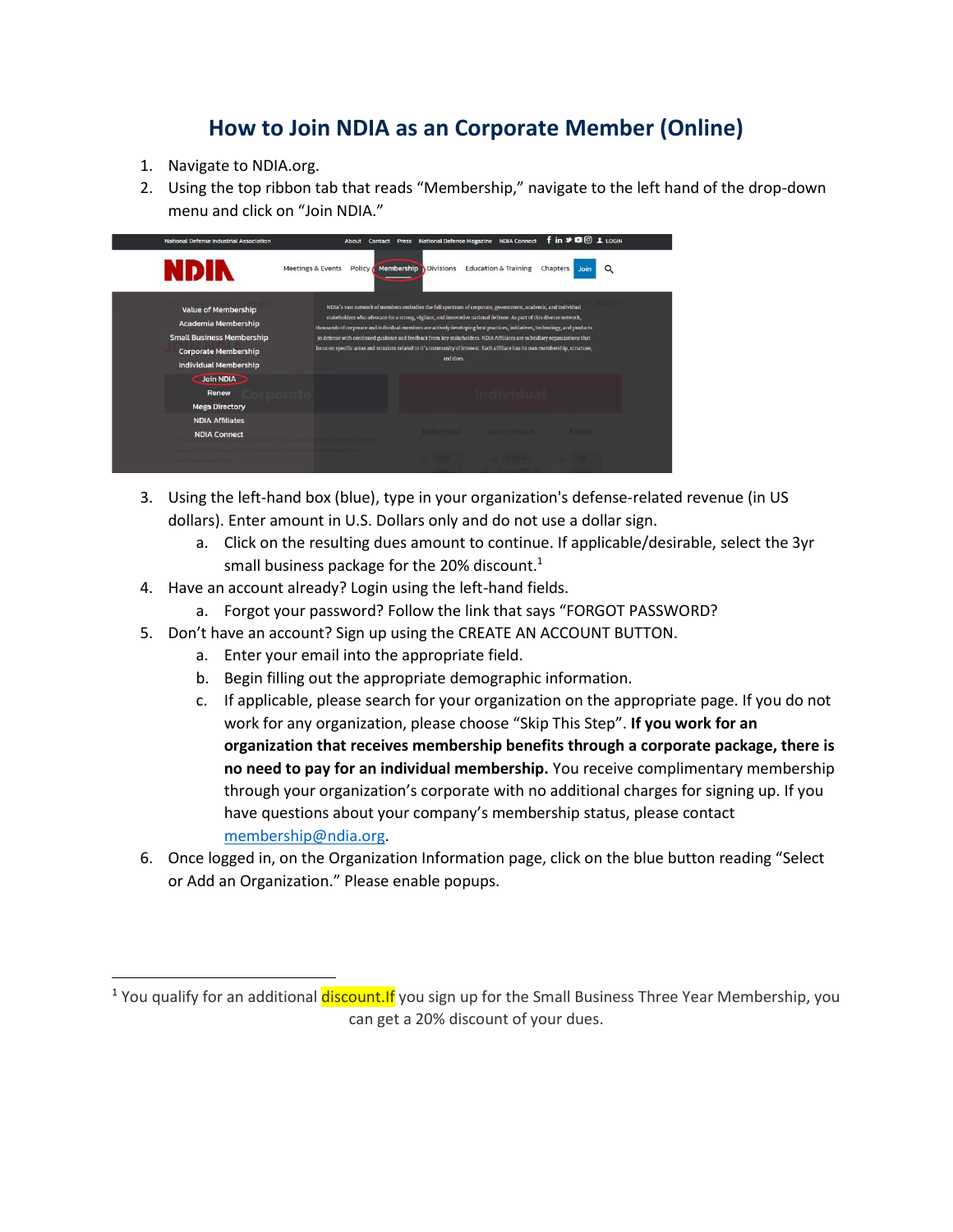| Corporate Membership Sales   Select Organization  <br><b>Organization Information</b> |        |
|---------------------------------------------------------------------------------------|--------|
| organization:                                                                         |        |
| <b>Select or Add Organization</b>                                                     |        |
|                                                                                       |        |
|                                                                                       | Cancel |
|                                                                                       |        |
|                                                                                       |        |

- a. If your organization is not in the list, click on "Add New Organization".
- b. Fill out the following fields. Organization Information, Primary Address Information, and Primary Contact Information.
- 7. A popup window will generate. In the popup window, search for your organization using the search field.
	- a. If your organization pops up, then click on the organization name.

|                          |           | New Search   | Add New       | Cancel |
|--------------------------|-----------|--------------|---------------|--------|
| Organisation             | City      | <b>State</b> | <b>Member</b> |        |
| <b>Scrappy Solutions</b> | Arlington | <b>VA</b>    | <b>No</b>     |        |

8. Continue to the original tab where you logged in. Using the selected organization, hit "continue."



- 9. On the following page, fill out the demographic information on the following page, including your annual defense revenue and number of employees.
- 10. On the following page, enter your relevant NAICS Codes in the field below.
- 11. On the following page, please enter your payment information and click "Add Membership."